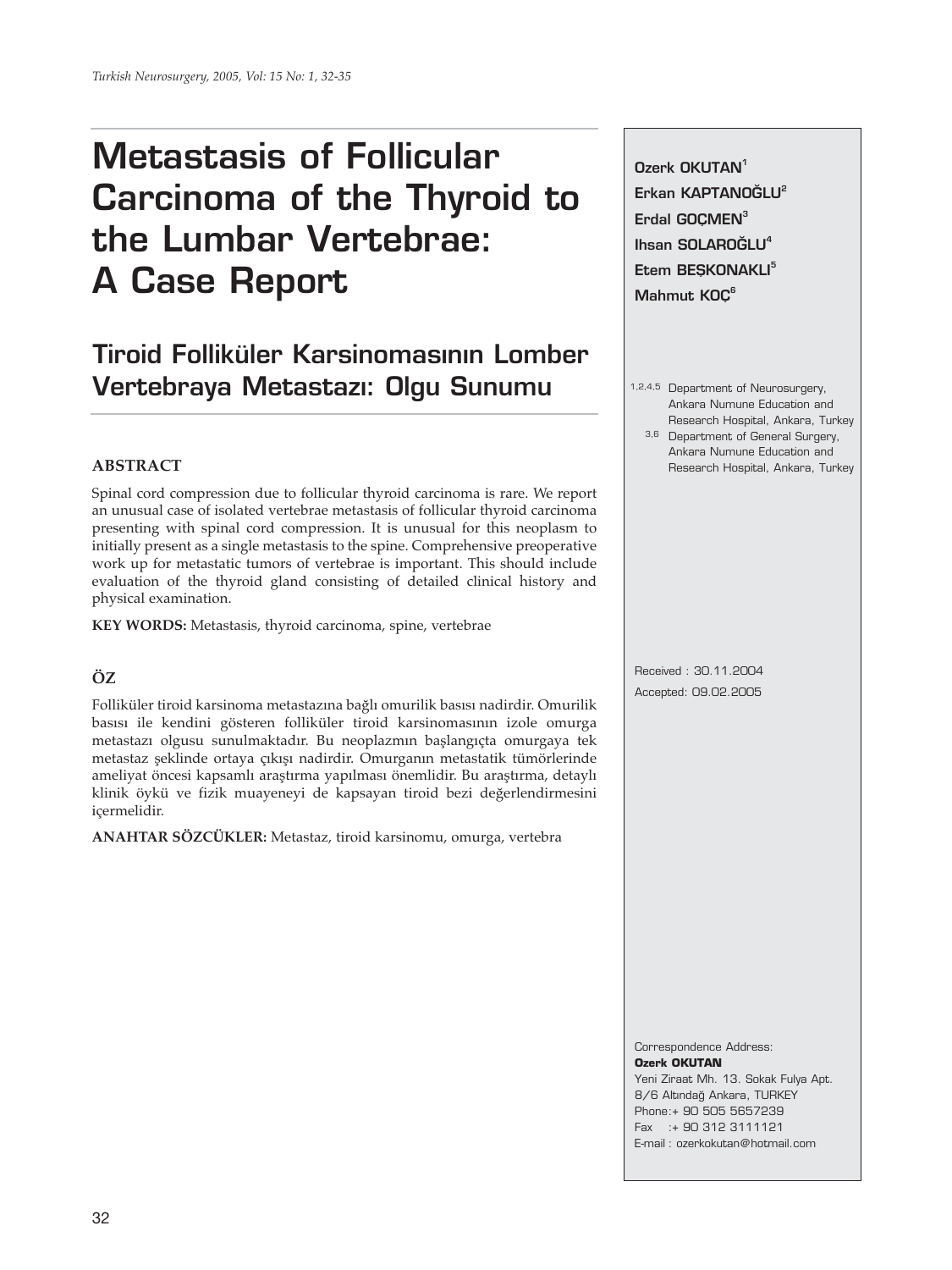# **INTRODUCTION**

Follicular thyroid carcinoma, the second most common cancer of the thyroid gland, is a slowgrowing tumor (12). The lesion tends to occur in older age groups, with a peak incidence in the fifth decade. It is three times more common in females than in males. Distant metastasis may commonly occur in the bones, brain, and lungs (2, 12). Follicular thyroid carcinoma rarely manifests itself as a distant metastatic lesion that causes distal spinal cord compression. The incidence of distant metastasis of follicular thyroid carcinoma has been reported as between 11 and 25% (5, 14). The incidence of initial presentation as distant metastasis is unknown.

We present an unusual case of isolated spinal metastasis of the follicular thyroid carcinoma presenting with spinal cord compression.

# **CASE REPORT**

A 33-year-old woman presented with low back pain and weakness of both lower extremities. She had developed persistent low back pain twenty months ago which was partially alleviated only by physiotherapy. Neurological examination revealed paraparesis with hyperreflexia of the lower extremities and an inconsistent sensory loss in the right L3-4-5 dermatomes. On physical examination, she had an approximately 8x5 cm. anteriorlylocated neck mass which was immobile and firm.

Laboratory investigations revealed normal hematological and biochemical parameters. Serum tumor markers and thyroid hormone levels were also normal. Lateral lumbar spine plane X-rays showed height loss at the L3 vertebral body. Cervical and thoracal spine x-rays were normal. Computerized tomography (CT) of the spine showed osteolysis of the L3 vertebral body and pedicles and narrowing of the spinal canal. Magnetic resonance imaging (MRI) showed abnormal areas of low signal intensity on T1-weighted image of the mass lesion at the L3 vertebral body and pedicles (Figure 1). The narrowing of the spinal canal due to the extradural mass was also seen on sagittal MRI scan (Figure 2). Thyroid ultrasound study revealed a 50x45mm solid nodule in the left thyroid lobe. A thyroid scan showed a cold area in the left thyroid lobe. The patient underwent whole body bone radioactive iodine scan that showed intense radioactivity at the L3 vertebrae. The cranial and abdominal CT scans of the patient were normal. She was operated immediately because of progressive

paraparesis. During surgery the L3 vertebral body was totally resected and a human femur allograft was inserted via the anterolateral approach. The L2- L4 spine was stabilized by spinal implants (Figure 3). Histological examination revealed a metastatic thyroid carcinoma with a predominantly follicular pattern (Figure 4). The patient then underwent total thyroidectomy and whole body iodine 131 (I-131) was administered for internal radiation. Histopathological examination of the thyroidectomy specimen also showed follicular carcinoma. Two weeks later, weakness of the lower extremity and



**Figure 1.** Contrast-enhanced axial T1-weighted MRI scan of the lumbar spine showing the narrowing of the spinal canal due to the extradural mass at L3 vertebral body and pedicles.



**Figure 2.** Contrast-enhanced sagittal T1-weighted MRI scan of the lumbar spine showing the L3 compression fracture due to the metastasis.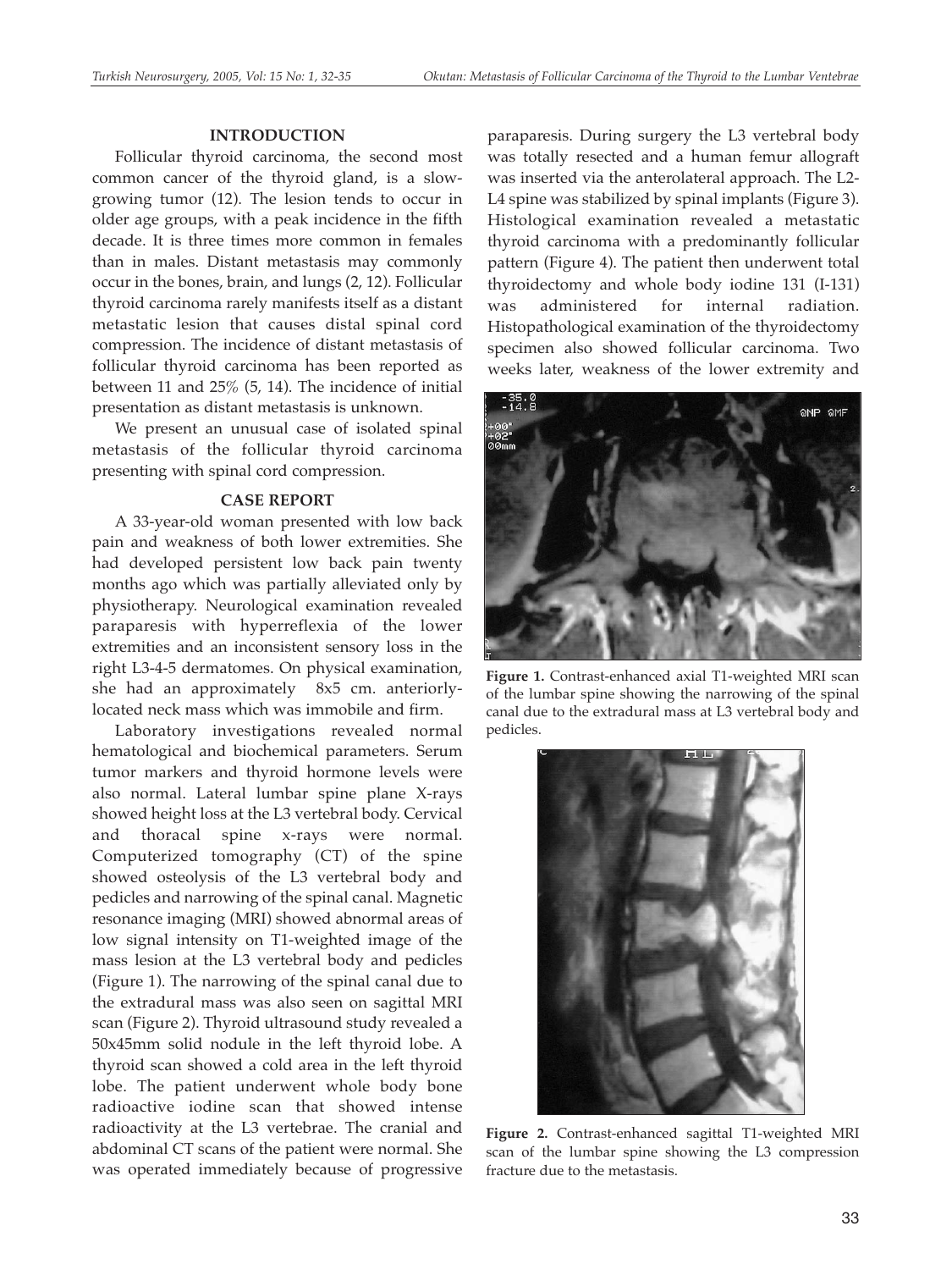

**Figure 3.** Postoperative X-ray showing the spinal instrumentation.



**Figure 4.** Histopathological examination showing thyroid follicular carcinoma metastasis (H.E. x100).

low back pain had partially improved.

# **DISCUSSION**

About 1% of cancers in humans are thyroid in origin (6). Follicular carcinoma is the predominant element of malignant tumors of the thyroid and is the second most common differentiated thyroid malignancy (8, 12). It accounts for 20% to 30% of all thyroid carcinomas and is usually seen in elderly females, primarily those with a long-standing nontoxic multinodular goiter, unlike our case (6, 12). Approximately 80% of patients with follicular thyroid carcinoma are found to have a non-toxic solitary thyroid nodule, and it can also be rarely seen in patients with endemic goiter (12).

Solan reported that about 25% of patients with follicular carcinoma have distant metastasis (15). Harkness et al reported the incidence of distant metastatic spread from angioinvasive follicular carcinoma as  $10\%$  to  $50\%$  (7). It has been reported that the incidence of presentation with distant metastasis increases among patients over 45 year of age, and the age at presentation is the single most important prognostic factor in metastatic thyroid carcinomas (4, 12). Nam et al reported that 75% of patients with distant metastasis from thyroid carcinomas die within five years of diagnosis (10). The survival of patients is influenced by the patient's age at diagnosis, the histological patterns of the tumor, and the location of metastasis (6, 10, 13).

Follicular carcinoma is known to develop vascular invasion frequently with the most common metastases being to the lung, bone and lymph nodes (5, 10). Fanchiang et al reported the occurrence rate of bony metastasis in thyroid carcinomas as 4.3% and 71% of all cases (4). McCormack stated that the reported incidence of distant metastasis of thyroid carcinoma to bone varies from less than 1% to more than 40% (9). Baron et al reported that only three cases of metastasis of the thyroid carcinoma to the thoracolumbar spine were found in 127 autopsy specimens with neoplasms (1).

There are few reports regarding initial presentation of a patient with distant metastasis leading to the diagnosis of follicular thyroid carcinoma (6, 12-14). Metastasis of thyroid carcinoma presenting as a distal spinal cord compression is extremely rare. Shaha et al reported the incidence of distant metastasis as 11% in 1038 patients with thyroid cancer, in which 4% presented initially with distant metastatic carcinoma (14).

Routine thyroid function studies are not adequate to detect thyroid carcinoma. Ragni et al reported that the incidence of thyroid cancer in patients with elevated thyroid function studies was very low at 0.3% (11). Routine thyroid gland or thorax CT/MRI has been utilized in patients with metastatic tumor of unknown origin due to its supposed low yield.

In our patient, the tumors at both the thyroid gland and the L3 vertebrae were removed completely. The best treatment in cases of metastasis of thyroid carcinoma includes complete excision of the thyroid gland and removal of the metastatic foci